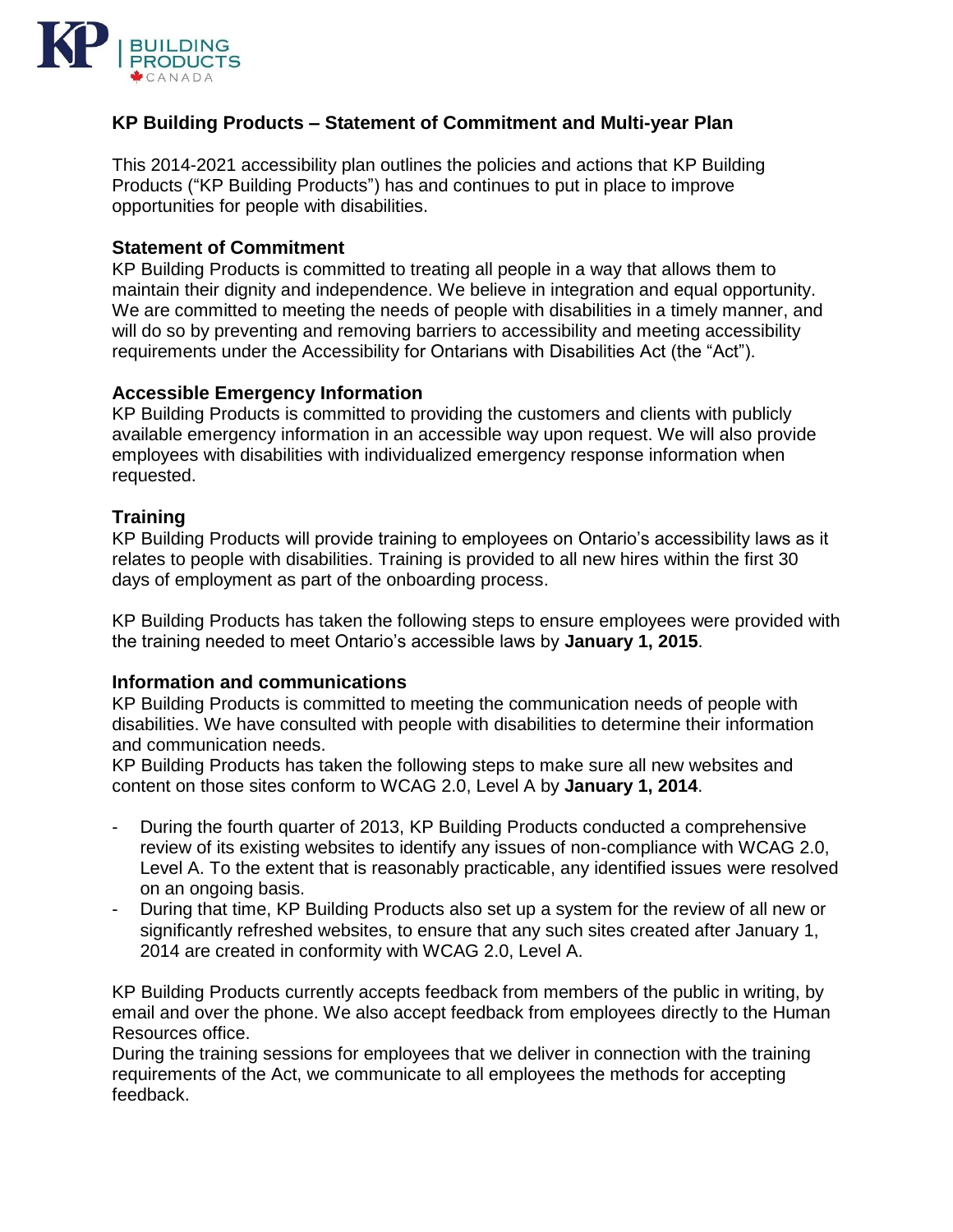

KP Building Products has taken the following steps to ensure that all publicly available information is made accessible upon request by **January 1, 2016**.

- We have posted a notice on our website that communicates that we will make information accessible to the public upon request.
- We have developed a system for accepting and processing such requests, this includes the manner in which members of the public can submit requests for accessible information.

KP Building Products has taken the following steps to make all websites and content conform to WCAG 2.0, Level AA by **January 1, 2021**.

- By January 1, 2019, KP Building Products established a committee to review its websites to identify any issues of non-compliance with WCAG 2.0, Level AA.
- Based on the results of that review, KP Building Products worked to ensure that, by January 1, 2021, all of its sites, and any content published on those sites after January 1, 2012, conform to WCAG 2.0, Level AA, other than providing captions on live videos or audio descriptions of pre-recorded videos.

# **Employment**

KP Building Products is committed to fair and accessible employment practices. We have taken the following steps to notify the public and staff that, when requested, we will accommodate people with disabilities during the recruitment and assessment processes and when people are hired.

- We have included a statement in all job postings conveying our commitment to accessible recruitment and hiring processes, and inviting individuals with accessibility concerns to communicate those concerns to us.
- We have included a similar statement in our written correspondence with job candidates during the recruitment and assessment process.
- At the time of hire, if applicable, we also communicate resources available for employees with disabilities.

KP Building Products has taken the following steps to develop and put in place a process for developing individual accommodation plans and return-to-work policies for employees that have been absent due to a disability.

- We conduct comprehensive reviews of our current practices, including a review of our Return to Work Plan and related processes.
- We consider all requests for modified work on a case-by-case basis, and together with the impacted employee, develop individualized plans pursuant to which tasks are adapted or reassigned as needed.
- We provide training to managers, as needed, so that they understand how best to support employees who have disabilities.

We take the following steps to ensure the accessibility needs of employees with disabilities are taken into account in connection with performance management, career development and redeployment processes.

We review our current processes to determine whether other formats and tools are available for employees who may have difficulty accessing our policies. We also accommodate individual requests for accessible formats.